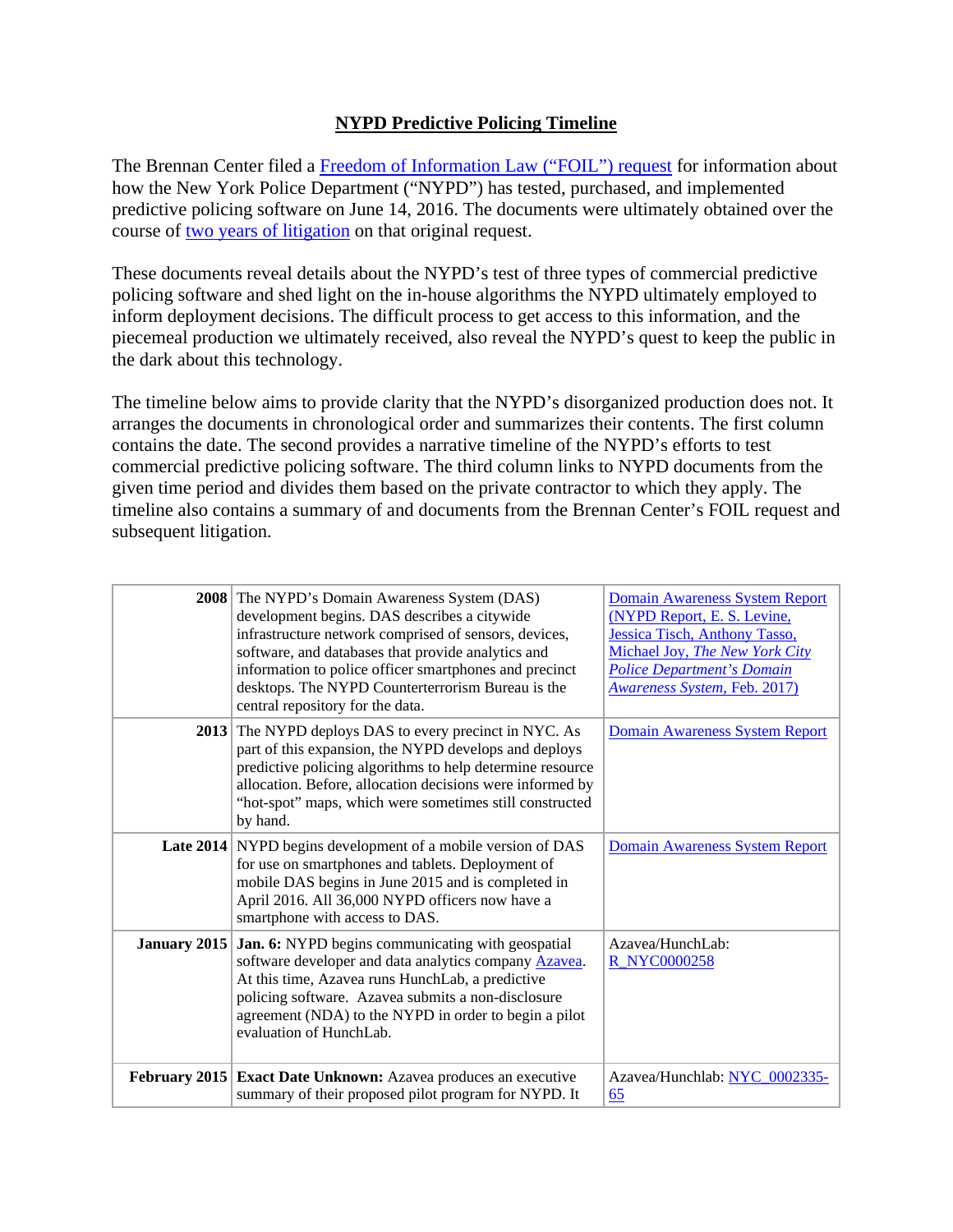|                  | includes an overview of the HunchLab software as well<br>as a proposed pilot process.                                                                                                                                                                                                                                                                                                                                                                                                                                                                                                                                                                                                                                                                                                   |                                                                                                                                                                                                                                                        |
|------------------|-----------------------------------------------------------------------------------------------------------------------------------------------------------------------------------------------------------------------------------------------------------------------------------------------------------------------------------------------------------------------------------------------------------------------------------------------------------------------------------------------------------------------------------------------------------------------------------------------------------------------------------------------------------------------------------------------------------------------------------------------------------------------------------------|--------------------------------------------------------------------------------------------------------------------------------------------------------------------------------------------------------------------------------------------------------|
|                  | April 2015   Apr. 16: Azavea submits a full pilot project proposal to<br>NYPD. It offers a pilot run of HunchLab for 24 months in<br>three precinct locations.<br>Exact Date Unknown: NYPD begins communication<br>with predictive policing company PredPol. PredPol and<br>NYPD develop an agreement aimed at launching a pilot<br>evaluation program of PredPol's predictive policing<br>software. The agreement calls the test a "gift" and<br>emphasizes it must be free of cost to NYPD.                                                                                                                                                                                                                                                                                           | PredPol: NYC 0002462-3<br>Azavea/HunchLab: NYC 0000595-<br>45                                                                                                                                                                                          |
|                  | May 2015   May 18: After NYPD requests several adjustments,<br>Azavea submits an updated HunchLab pilot evaluation<br>proposal. NYPD does not appear to have provided a final<br>copy of that proposal.                                                                                                                                                                                                                                                                                                                                                                                                                                                                                                                                                                                 | Azavea/HunchLab: NYC 0002376-<br>$\overline{\mathcal{I}}$                                                                                                                                                                                              |
|                  | June 2015 Jun. 25: Azavea gives a presentation to NYPD, including<br>a webinar on HunchLab. A recording of the webinar is<br>available on YouTube.                                                                                                                                                                                                                                                                                                                                                                                                                                                                                                                                                                                                                                      | Azavea/HunchLab:<br>R_NYC0000475-7                                                                                                                                                                                                                     |
| <b>July 2015</b> | Jul. 7: Keystats Inc., a Bronxville, NY-based data<br>analytics company, writes to NYPD urging it to consider<br>Keystats as a subcontractor in the predictive policing pilot<br>program offered to Azavea. It emphasizes that its racially<br>diverse workforce would add value to the analytical<br>capability of Azavea's "homogeneous workforce."<br><b>Exact Date Unknown:</b> Crime data from this month (July<br>$1 - July 31, 2015$ is used in an undated presentation by<br>PredPol to demonstrate the success of their software's<br>predictive results when compared to actual crime<br>statistics.                                                                                                                                                                          | PredPol: High-Level Test Results<br>Presentation (NYC0000830-9)<br>Keystats: NYC 0002459-61                                                                                                                                                            |
|                  | September 2015   Sept. 3-18: Azavea engages in a back-and-forth<br>discussion with NYPD about the data it needs in order to<br>conduct its predictive policing pilot evaluation. NYPD<br>offers to supply "environmental data" and asks if<br>information on "liquor licenses, supermarkets, hospitals,<br>etc." would be useful.<br>Sept. 16: Azavea returns a revised agreement to NYPD to<br>participate in a pilot evaluation program in an email<br>chain. NYPD does not appear to have provided a final<br>copy of that agreement.<br><b>Sept. 24:</b> NYPD writes to Keystats inviting the company<br>to participate in a pilot evaluation period of 30-90 days.<br>Separately, NYPD formally acknowledges PredPol's<br>interest in participating in a predictive policing pilot | PredPol: <u>R_NYC0000049-50</u> ;<br>NYC 0002635-6;<br><b>R NYC0000057-8</b><br>Azavea/HunchLab: NYC 0002464-<br>82; NYC 0002475-82<br>Keystats/Noviant: NYC 0002483-<br>$6; R$ NYC0000043-4;<br>R_NYC0000062-74;<br>NYC 0002498-502;<br>NYC 0002495-7 |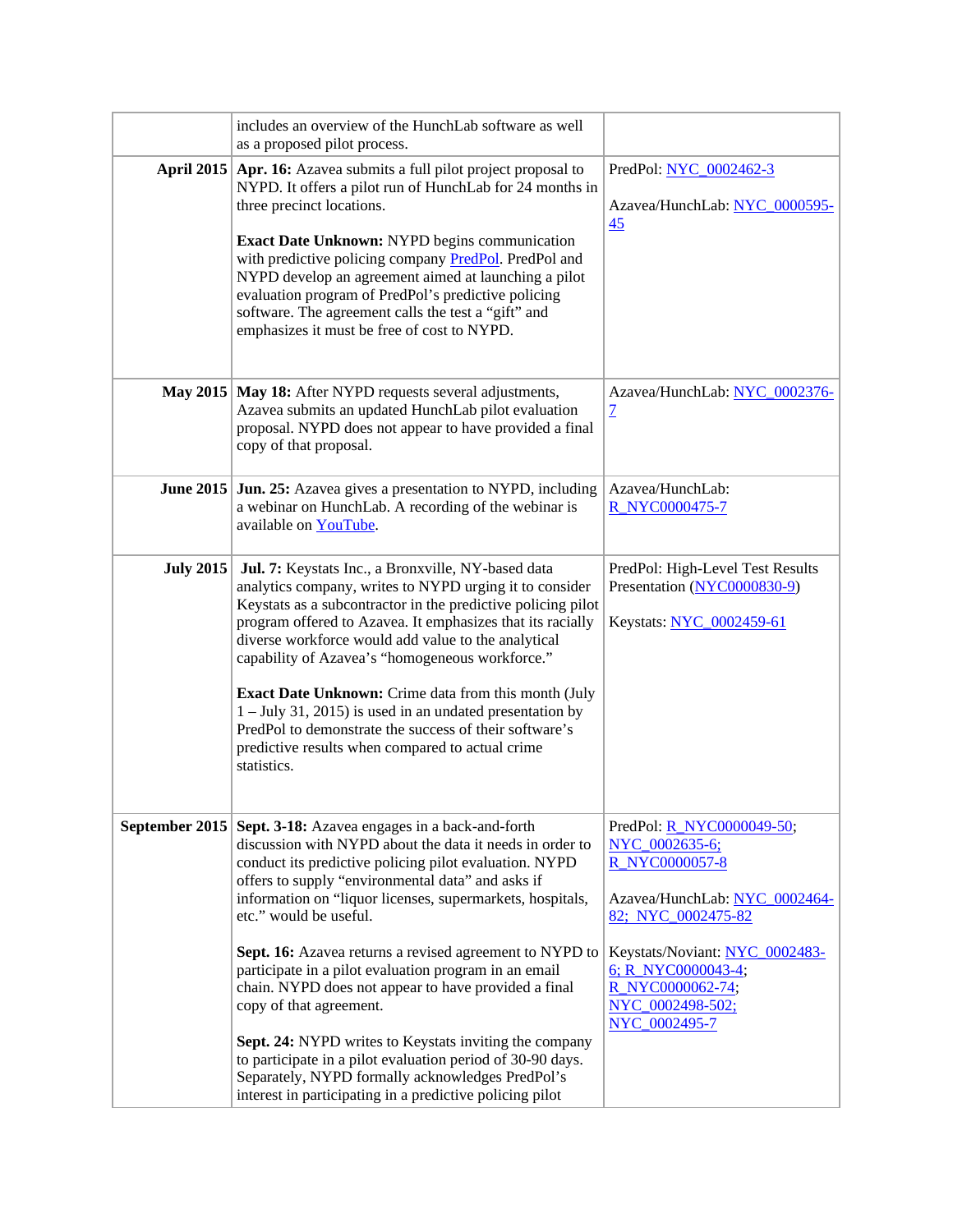|               | evaluation program. It stipulates that the evaluation must<br>be free of charge to NYPD, that PredPol must sign<br>NDAs, and that PredPol must supply NYPD with a list of<br>every type of data it requires from the police database.<br>Sept. 27-9: Keystats signs NDAs with NYPD.<br><b>Sept. 28:</b> NYPD responds to several preliminary<br>questions asked by PredPol. The Department expresses a<br>preference for vendors to use data besides NYPD crime<br>data in its predictive modeling. This could include census<br>data. NYPD also contacts Noviant, an IT company that<br>wishes to partner with Keystats in the pilot evaluation.<br>Sept. 29: Noviant signs contract and NDA with NYPD.                                                                                                                                                                                                                |                                                                                                                                                                                                                                                   |
|---------------|-------------------------------------------------------------------------------------------------------------------------------------------------------------------------------------------------------------------------------------------------------------------------------------------------------------------------------------------------------------------------------------------------------------------------------------------------------------------------------------------------------------------------------------------------------------------------------------------------------------------------------------------------------------------------------------------------------------------------------------------------------------------------------------------------------------------------------------------------------------------------------------------------------------------------|---------------------------------------------------------------------------------------------------------------------------------------------------------------------------------------------------------------------------------------------------|
| October 2015  | Oct. 1: Azavea submits to NYPD its desired data<br>elements for use in its HunchLab predictive policing<br>software. The requested data from NYPD includes basic<br>crime information—like crime type, location, and date—<br>as well as extensive environmental information, including<br>the locations of schools, hospitals, subway entrances,<br>mental health facilities, methadone clinics, pawn shops,<br>liquor licenses, restaurants, and laundry facilities.<br>Oct. 7-8: PredPol signs contract and NDAs with NYPD.<br>Oct. 8: On an unknown date, NYPD sent a questionnaire<br>to all interested companies regarding the predictive<br>policing pilot evaluation. Today is the deadline for<br>participating companies to send NYPD their responses to<br>the questionnaire. NYPD will use this questionnaire to<br>determine if they wish to move forward in the evaluation<br>process with the companies. | PredPol: <b>R_NYC0000056-8</b> ;<br>NYC 0000738-46; NYC 0000660;<br>NYC 0002637; NYC 0002640;<br>NYC_0002642-4<br>Azavea/HunchLab: NYC 0002488-<br>$\overline{9}$<br>Keystats: NYC 0002490-5;<br>NYC_0000728-37 (possibly, exact<br>date unknown) |
|               | November   Nov. 19: NYPD confirms HunchLab's, PredPol's and<br>2015   Keystats's participation in the evaluation and<br>acknowledges receipt of signed NDA forms.<br>Nov. 28: Keystats submits an additional NDA form.                                                                                                                                                                                                                                                                                                                                                                                                                                                                                                                                                                                                                                                                                                  | PredPol: NYC0002514<br>Azavea/HunchLab: NYC 0002503<br>Keystats: NYC 0002513;<br>R NYC0000147-52;<br>R_NYC0000155-75;<br><b>R NYC0000203-4</b>                                                                                                    |
| December 2015 | Dec. 1: Both PredPol and HunchLab sign and submit the<br>FBI Criminal Justice Information Services (CJIS)<br>Security Addendum, a security document for private<br>contractors that wish to perform criminal justice functions<br>for a government agency. The document contains<br>limitations on what the private contractor can and cannot<br>do. NYPD either did not require Keystats/Noviant to<br>submit this document or did not provide it to the Brennan<br>Center.                                                                                                                                                                                                                                                                                                                                                                                                                                            | PredPol: NYC_0002645-50<br>Azavea/HunchLab: NYC 0002522-<br>3; R_NYC0000321-4;<br>NYC 0000679-727                                                                                                                                                 |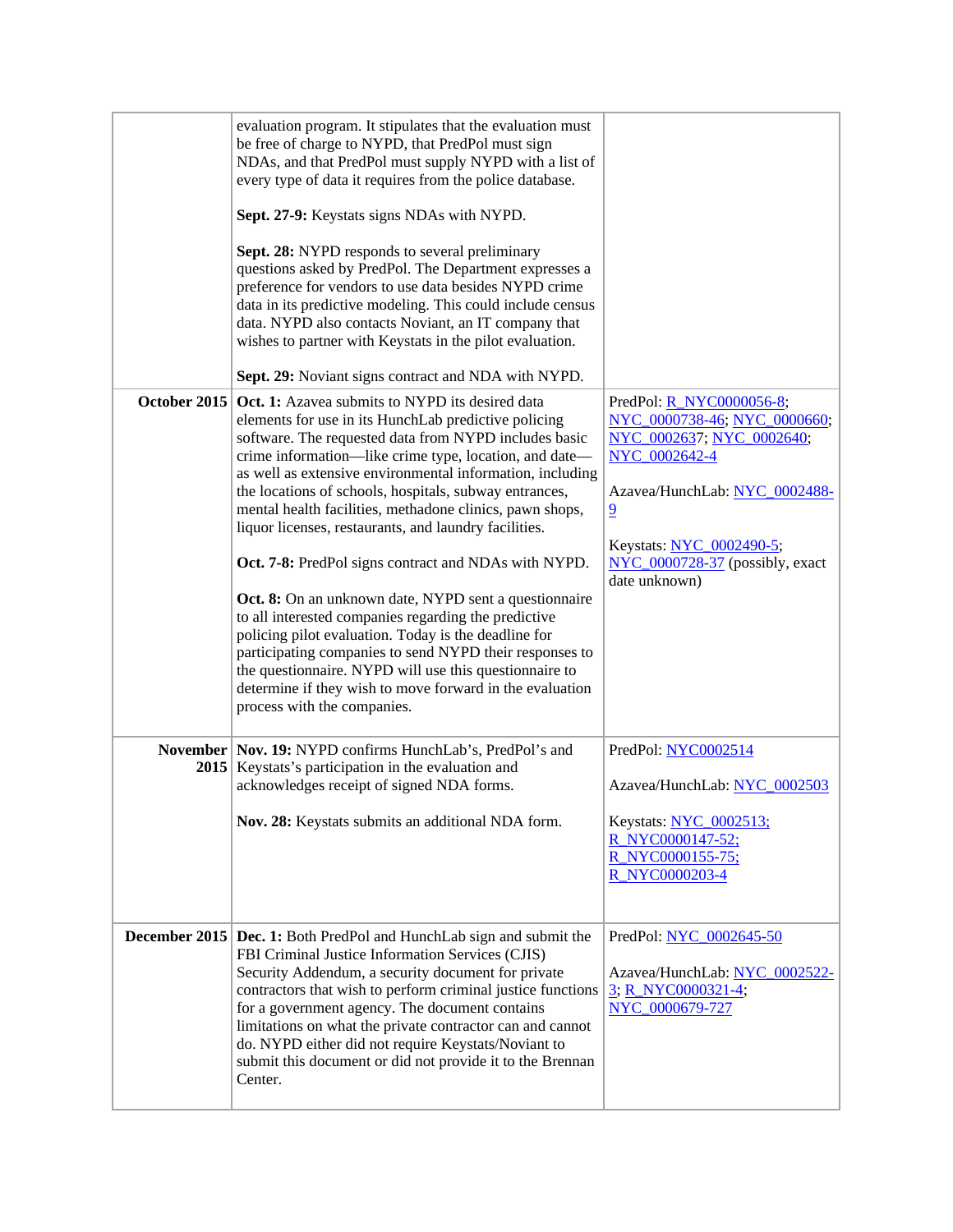| HunchLab also belatedly submits the NYPD<br>questionnaire originally requested by October 8.                                                                                                                                                                                                                                                                                                                                                                                                                                                                                                                                                                                                                                                                                                                                                                                                                                                                                                                                                                                                                                                                                                                                                                                                                                                                                                                                                                                                                                                                                                                                    |                                                                                                                                                                                                                                                                                                            |
|---------------------------------------------------------------------------------------------------------------------------------------------------------------------------------------------------------------------------------------------------------------------------------------------------------------------------------------------------------------------------------------------------------------------------------------------------------------------------------------------------------------------------------------------------------------------------------------------------------------------------------------------------------------------------------------------------------------------------------------------------------------------------------------------------------------------------------------------------------------------------------------------------------------------------------------------------------------------------------------------------------------------------------------------------------------------------------------------------------------------------------------------------------------------------------------------------------------------------------------------------------------------------------------------------------------------------------------------------------------------------------------------------------------------------------------------------------------------------------------------------------------------------------------------------------------------------------------------------------------------------------|------------------------------------------------------------------------------------------------------------------------------------------------------------------------------------------------------------------------------------------------------------------------------------------------------------|
| <b>January 2016 Jan. 6:</b> Azavea signs NDA with NYPD.<br>Jan. 7: PredPol signs more NDAs with NYPD.<br>Jan. 19: Azavea meets with NYPD and conducts an oral<br>presentation on HunchLab.<br>Jan. 20: An NYPD staff analyst and the Director of<br>NYPD's Operations Research communicate internally<br>about the best methods for conducting and evaluating the<br>pilot test. They discuss the length of the trial period, the<br>size of the geographic areas to be tested, and the metrics<br>of evaluation, including the number of true positives,<br>false negatives, and false positives.                                                                                                                                                                                                                                                                                                                                                                                                                                                                                                                                                                                                                                                                                                                                                                                                                                                                                                                                                                                                                              | NYPD Internal: NYC0000828;<br>PredPol: NYC 0002638-9;<br>NYC_0002641<br>HunchLab: R NYC0000321-4                                                                                                                                                                                                           |
| February 2016   Feb. 1: Based on an oral presentation by PredPol and<br>their answers to NYPD's questionnaire, NYPD invites<br>PredPol to participate in the final phase of the evaluation,<br>a 45-90 day "Predictive Policing Trial Evaluation," which<br>will test their predictive policing model against models by<br>other vendors. The evaluation is no-cost to NYPD and<br>will feature a set framework developed by the NYPD<br>Office of Management Analysis and Planning and the<br>NYPD's Predictive Policing Committee, comprised of the<br>Department of Correction, the Office of the Chief of<br>Department, the Counterterrorism Bureau, and the<br>Information Technology Bureau. Vendors will be<br>required to predict crime for five 300 ft x 300 ft<br>geographic boxes (1) in each precinct, (2) for each<br>platoon, and (3) for each relevant category of crime,<br>which includes robbery, felony misdemeanor and assault,<br>burglary, grand larceny from person, grand and petit<br>larceny from automobile, and shooting incidents.<br>Feb. 11: Keystats submits signed "Security Control<br>Certification" form to NYPD for the 45-90 day Predictive<br>Policing Trial Evaluation . The form requires data<br>provided for the trial evaluation to be encrypted while in<br>transit and at rest.<br>Feb. 15: Azavea submits signed "Security Control<br>Certification" to NYPD for the 45-90 day trial.<br>Feb. 16: PredPol submits signed "Security Control<br>Certification."<br>Feb. 18: NYPD acknowledges Keystats's and PredPol's<br>participation in the "no cost" 45-90 day trial program. | PredPol: NYC 0002602-3;<br>NYC_0002617-8;<br>R NYC0000382-3;<br>R NYC0000378-80;<br>NYC_0002651<br>Azavea/HunchLab:<br>R_NYC0000356-7;<br>R NYC0000365-8;<br><b>R NYC0000373-7</b><br>Keystats: <b>R NYC0000351-2;</b><br>R NYC0000354-5;<br>R_NYC0000361-2;<br>R NYC0000371-2; (Noviant)<br>NYC 0002613-5 |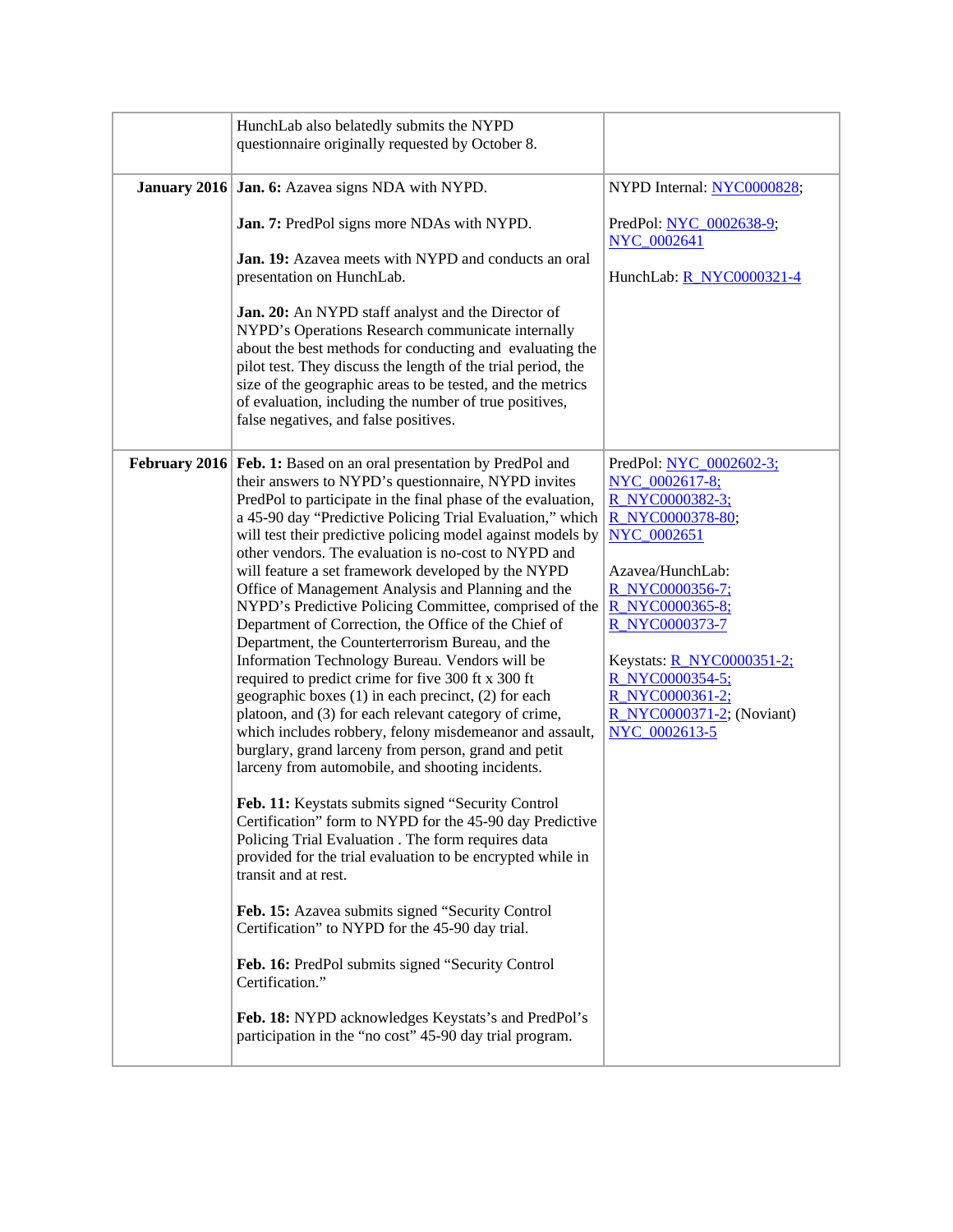| March 2016 Mar. 7: Keystats writes NYPD with several concerns.<br>NYPD has provided data input codes for every category<br>of crime but has not provided an input code for shootings.<br>Additionally, several database files with geographic<br>information are refusing to open. Keystats suspects they<br>may be corrupt and requests a new copy. We do not know<br>how NYPD responded.<br>Mar. 18: PredPol tells NYPD that the parameters NYPD<br>wishes to impose on the trial will not yield predictive<br>accuracy. PredPol objects to the use of a predetermined<br>geographic grid for making predictions. It does not wish<br>to make predictions based on predetermined boxes, but                                                                                                                                                                                                                                                                                                                                                                                                                                                                                                                                                                            | PredPol: NYC 0000769-75;<br>R NYC0000399; NYC 0002622-<br>5; NYC_0002621<br>Azavea/HunchLab:<br>R_NYC0000397-8<br>Keystats: <b>R NYC0000390-3;</b><br>R_NYC0000396; R_NYC0000400-<br>$\overline{1}$       |
|--------------------------------------------------------------------------------------------------------------------------------------------------------------------------------------------------------------------------------------------------------------------------------------------------------------------------------------------------------------------------------------------------------------------------------------------------------------------------------------------------------------------------------------------------------------------------------------------------------------------------------------------------------------------------------------------------------------------------------------------------------------------------------------------------------------------------------------------------------------------------------------------------------------------------------------------------------------------------------------------------------------------------------------------------------------------------------------------------------------------------------------------------------------------------------------------------------------------------------------------------------------------------|-----------------------------------------------------------------------------------------------------------------------------------------------------------------------------------------------------------|
| wishes instead to develop its own grid. PredPol says it<br>will still use the same size geographic boxes, as well as<br>the same precincts, crime types, and time periods.<br>Mar. 21/22: NYPD refuses to change the parameters for<br>PredPol because it wants to ensure all vendors are<br>"evaluated equally." NYPD writes Keystats and requests<br>weekly predictions in addition to previously agreed upon<br>daily predictions. Keystats refuses, arguing that it<br>"literally doubles the scope of work originally outlined<br>for this project."                                                                                                                                                                                                                                                                                                                                                                                                                                                                                                                                                                                                                                                                                                                |                                                                                                                                                                                                           |
| April 2016   Apr. 20: NYPD contacts PredPol and complains of<br>"significant issues with Predpol's precinct and patrol<br>borough predictions." Predictions were missing and some<br>displayed error messages. NYPD also contacts Keystats<br>to report issues with their predictions.<br>Apr. 21: PredPol says this was only a sample and they<br>will remedy the issue.<br>Apr. 25: According to emails, the official 45-90 day<br>Predictive Policing Pilot Evaluation commences with<br>participation from PredPol, Azavea, and Keystats.<br>PredPol sends another incomplete file and receives a<br>complaint from NYPD. NYPD informs PredPol they will<br>not send notifications of errors after Apr. 28.<br>Apr. 27: PredPol once again urges NYPD to alter the<br>required parameters. By proceeding with a predetermined<br>grid, NYPD has asked for predictions for geographic<br>boxes in which there is effectively zero probability of a<br>crime occurring. PredPol claims this reduces the overall<br>predictive accuracy of the program.<br>Apr. 28: Despite emails with the date Apr. 25, the 45-90<br>day Predictive Policing Pilot Evaluation commences on<br>this date, according to NYPD's internal presentation<br>following the trial evaluation. | NYPD Internal: NYC0000802-18<br>PredPol: <u>R_NYC0000429-30;</u><br>R NYC0000435; R NYC0000437-<br>46; R NYC0000448<br>Azavea/HunchLab: NYC 0002627;<br>R NYC0000412-3<br>Keystats: <b>R NYC0000427-8</b> |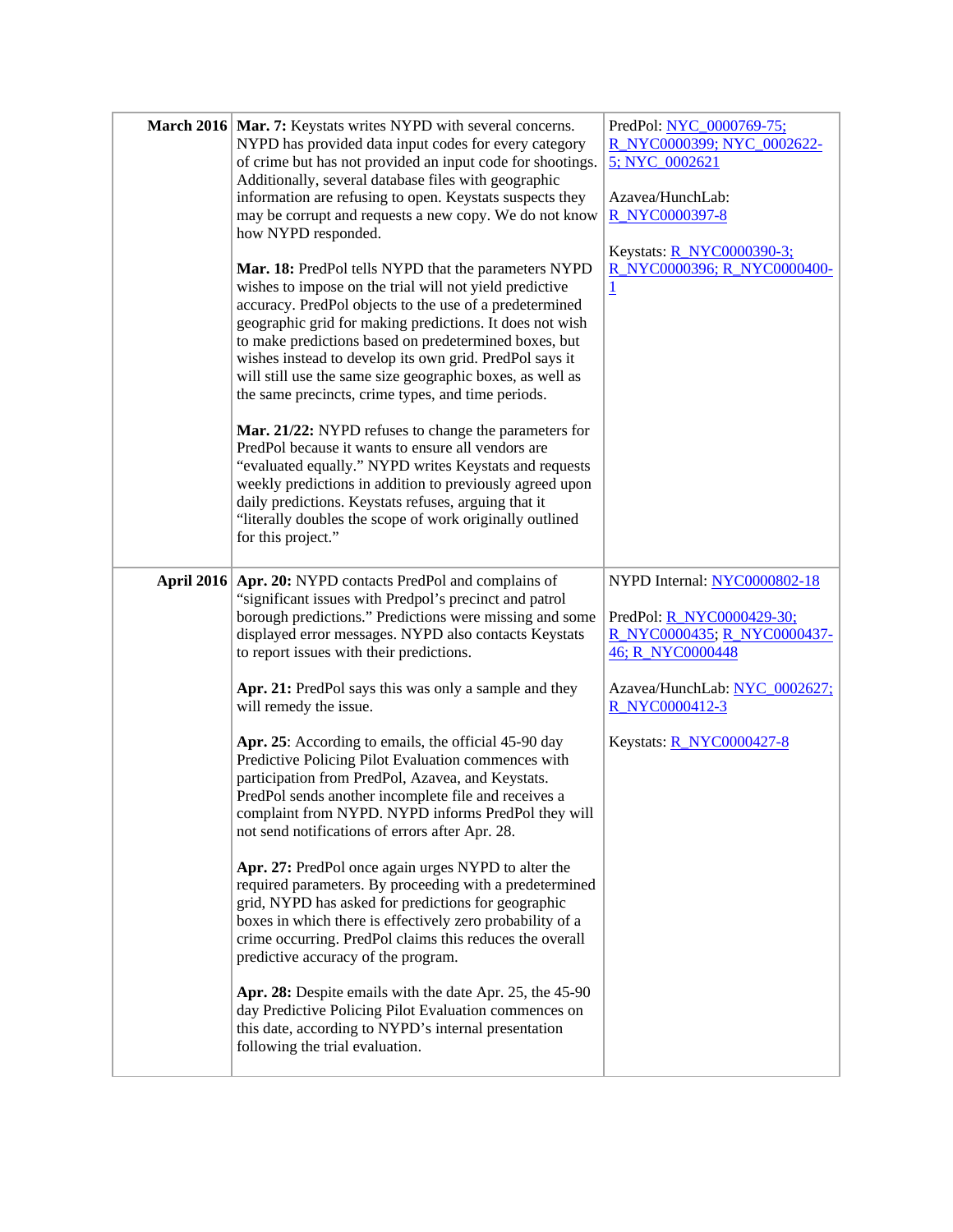|                   | May 2016   May 17: PredPol removes itself from the pilot evaluation,<br>claiming that working with the NYPD is no longer a<br>"strategic fit" for the company. Brian MacDonald<br>introduces himself as the new CEO of PredPol. He<br>explains that PredPol wishes to focus on "supporting [its]<br>growing customer base and creating new features for [its]<br>platform." He provides no other guidance on why<br>working with NYPD is no longer desirable for PredPol.                                                                                                                                                                                                                                                                                                                                        | PredPol: NYC 0002629-30<br>Keystats: <b>R_NYC0000520-4;</b><br>R NYC0000528-31                              |
|-------------------|------------------------------------------------------------------------------------------------------------------------------------------------------------------------------------------------------------------------------------------------------------------------------------------------------------------------------------------------------------------------------------------------------------------------------------------------------------------------------------------------------------------------------------------------------------------------------------------------------------------------------------------------------------------------------------------------------------------------------------------------------------------------------------------------------------------|-------------------------------------------------------------------------------------------------------------|
|                   | <b>June 2016 Jun. 6:</b> The Predictive Policing Pilot Evaluation ends.<br><b>Jun. 14:</b> The Brennan Center submits its original FOIL<br>request to NYPD. It seeks information relating to<br>NYPD's "use of predictive policing technology as well as<br>the Department's policies and procedures governing such<br>use." Documents requested include purchase records and<br>agreements, vendor communications, policies governing<br>use, federal communications, information inputs, past<br>uses, audits, nondisclosure agreements, and information<br>on how the technology works.<br>Jun. 29: NYPD rejects the entire FOIL application. The<br>Department cites several subsections of FOIL without<br>elaboration and says that the documents would "reveal<br>non-routine techniques and procedures." | NYPD Internal: NYC0000819;<br><b>NYC0000802</b><br><b>Brennan Center FOIL Request</b><br><b>NYPD Denial</b> |
|                   | July 2016 Jul. 29: The Brennan Center appeals the FOIL denial on<br>two grounds: (1) that the NYPD's simple recitation of<br>subsections of FOIL is inadequate to meet its burden of<br>particularized and specific justification for nondisclosure<br>and that (2) the NYPD's claim of exemption based on<br>"non-routine techniques and procedures" is incorrect.                                                                                                                                                                                                                                                                                                                                                                                                                                              | <b>Brennan Center Appeal</b>                                                                                |
|                   | August 2016   Aug. 15: NYPD issues a blanket denial of Brennan<br>Center's FOIL request appeal. The Department claims the<br>documents would hurt the NYPD's ability to protect<br>proprietary trade secrets or guarantee the security of its<br>information technology. It repeats that the documents<br>would "reveal non-routine techniques and procedures."                                                                                                                                                                                                                                                                                                                                                                                                                                                  | <b>NYPD Denial of Appeal</b>                                                                                |
|                   | <b>December 2016</b> Dec. 15: The Brennan Center files an Article 78 action<br>with the New York State Supreme Court against the<br>NYPD for failing to respond adequately to a FOIL<br>request for records.                                                                                                                                                                                                                                                                                                                                                                                                                                                                                                                                                                                                     | <b>Brennan Center Filing</b><br>Memorandum of Law                                                           |
| January 2017      | Jan. 18: NYPD publishes a paper on "The New York"<br>City Police Department's Domain Awareness System,"<br>including the NYPD's predictive policing program.                                                                                                                                                                                                                                                                                                                                                                                                                                                                                                                                                                                                                                                     | Domain Awareness System Report                                                                              |
| <b>April 2017</b> | Apr. 7: NYPD responds to the Brennan Center's lawsuit<br>and agrees to provide some documents in response to the                                                                                                                                                                                                                                                                                                                                                                                                                                                                                                                                                                                                                                                                                                 | <b>NYPD Response</b>                                                                                        |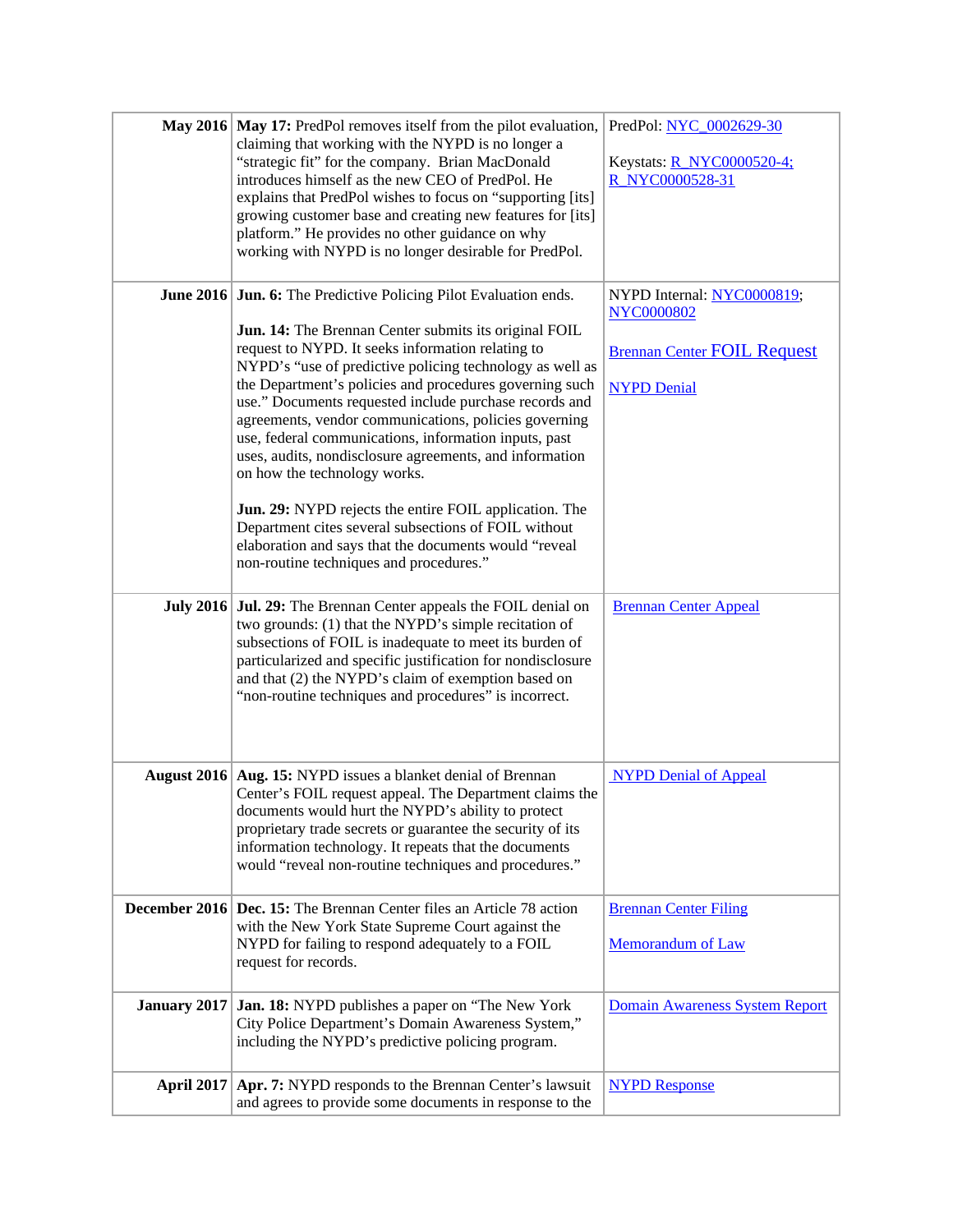|                 | Brennan Center's request, including some vendor<br>agreements and email communications with predictive<br>policing software vendors (which were mostly redacted),<br>a set of privacy protection guidelines from 2009, and a<br>copy of an article on the department's Domain Awareness<br>System. NYPD also discloses that they use a predictive<br>policing system that was developed in-house, after testing<br>products from three different vendors.                                          | <b>Memorandum of Law</b>                                                                                                                |
|-----------------|----------------------------------------------------------------------------------------------------------------------------------------------------------------------------------------------------------------------------------------------------------------------------------------------------------------------------------------------------------------------------------------------------------------------------------------------------------------------------------------------------|-----------------------------------------------------------------------------------------------------------------------------------------|
|                 | May 2017   May 17: The Brennan Center narrows its request to focus<br>on records reflecting testing and utilization of the<br>predictive policing system, as well as the historical inputs<br>and outputs of the model.                                                                                                                                                                                                                                                                            | <b>Brennan Center Reply</b>                                                                                                             |
|                 | <b>June 2017</b> Jun. 22: On December 27, 2017, the court ordered<br>NYPD to produce records on its predictive policing tests<br>up until this date.                                                                                                                                                                                                                                                                                                                                               | <b>Court Order</b>                                                                                                                      |
|                 | August 2017   Aug. 30: The Brennan Center conducts its oral argument<br>in its litigation against the NYPD.                                                                                                                                                                                                                                                                                                                                                                                        | <b>Oral Argument</b>                                                                                                                    |
| December 2017   | <b>Dec. 22:</b> The court orders the NYPD to produce certain<br>records about the testing, development, and use of<br>predictive analytics tools to the Brennan Center. An order<br>from Judge Barbara Jaffe directs the Department to<br>produce "the output data from the inception of the<br>predictive policing until six months before the date of this<br>decision, redacted of any sensitive information such as<br>the location of servers or details concerning encryption."              | <b>Court Order</b>                                                                                                                      |
| <b>May 2018</b> | May 18: Judge Jaffe releases an amended decision and<br>judgment directing the NYPD to search its<br>Counterterrorism Bureau for predictive policing records.                                                                                                                                                                                                                                                                                                                                      | <b>Daniel Magee Affidavit</b><br>Amended decision and judgment                                                                          |
|                 | <b>July 2018</b> Jul. 5: The court denies both the Brennan Center's and<br>the NYPD's motions for reargument.<br>Jul. 12: Following the May 18 amended court decision,<br>Daniel Magee of the NYPD Counterterrorism Bureau<br>conducts a court-mandated search for documents<br>pertaining to reviews of software being evaluated by the<br>Counterterrorism Bureau, predictive policing, Palantir<br>Gotham, PredPol, KeyStats, or Azavea. He claims to find<br>no responsive records or results. | <b>Court Denial of Motions for</b><br>Reargument<br><b>Brennan Center Motion for</b><br>Reargument<br><b>NYPD Motion for Reargument</b> |
|                 | November 2018   Nov. 8: Daniel Magee swears in an affidavit that he<br>conducted a search on July 12 for documents on<br>predictive policing in the records of the NYPD<br>Counterterrorism Bureau and discovered no responsive<br>results.                                                                                                                                                                                                                                                        | <b>Daniel Magee Affidavit</b>                                                                                                           |